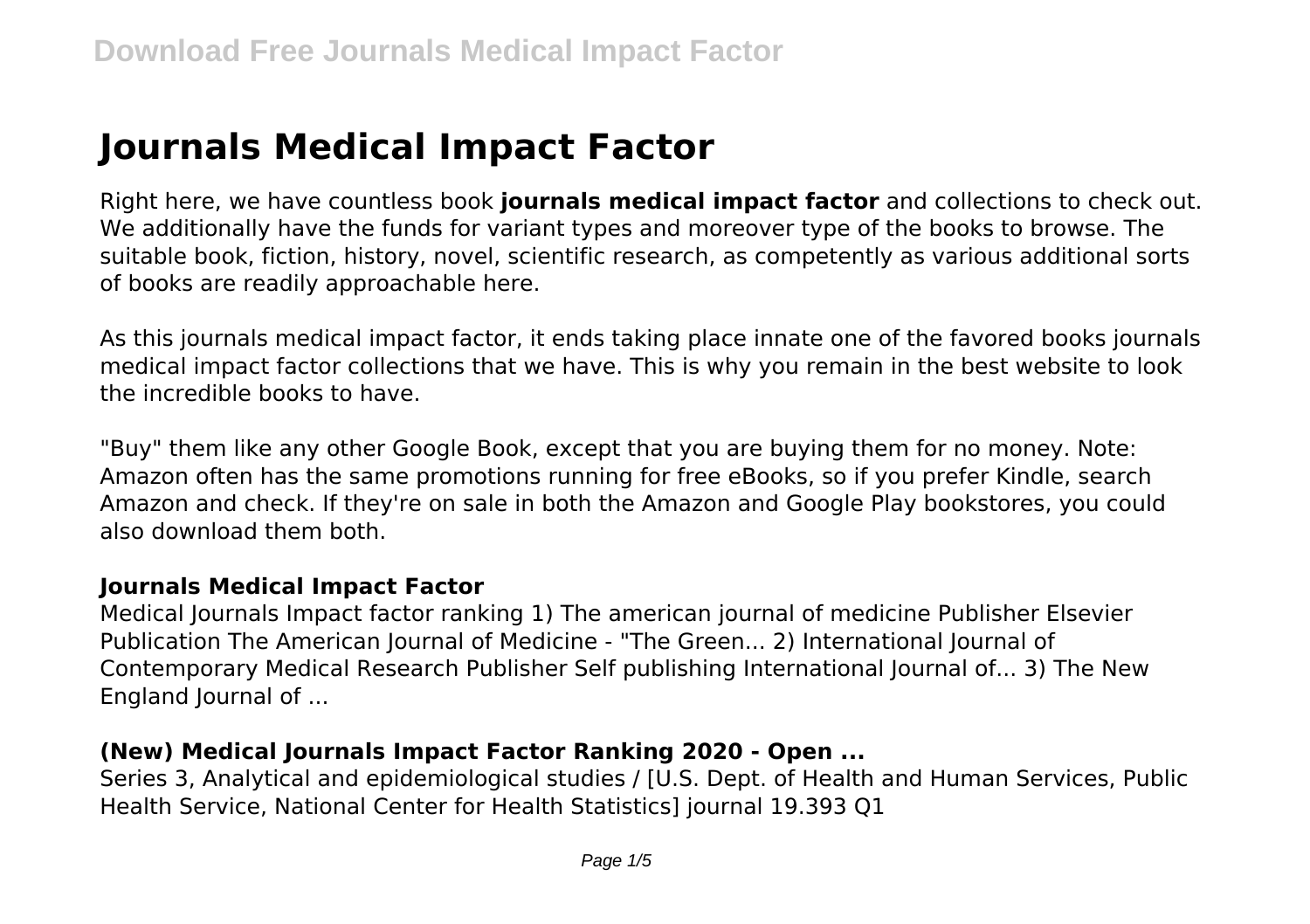# **Journal Rankings on Medicine (miscellaneous)**

A journal's impact factor is a measure of the frequency with which an average article in a journal has been cited in a particular year. The following list highlights some recent SRP-funded publications in high impact journals. The New England Journal of Medicine (impact factor: 70.670) Lancet (London, England) (impact factor: 59.102)

## **High Impact Journals (Superfund Research Program)**

The journal's impact factor is 54.42 (2013), the highest among general medical journals. Research covers all medical specialities and is currently accessed by 177 countries worldwide. Six months after an article is published, the full text is available for free.

## **The world's top medical journals - Health Writer Hub**

The impact factor (IF), also named as Journal Impact Factor (JIF) is a metric used to evaluate the importance of a Journal. It is determined by calculating an average number of citations received by the selected articles in that journal within the last few years.

## **Find Impact Factor of Journal Online | Impact Factor ...**

Series 3, Analytical and epidemiological studies / [U.S. Dept. of Health and Human Services, Public Health Service, National Center for Health Statistics] journal 19.393 Q1

## **SJR : Scientific Journal Rankings**

The CiteFactor server provides indexing of major international journals and proceedings. Author can get information about international journal impact factor, proceedings (research papers) and information on upcoming events.All the journal pages have pointers to Web pages of the publishers which are integrated into the CiteFactor stream pages.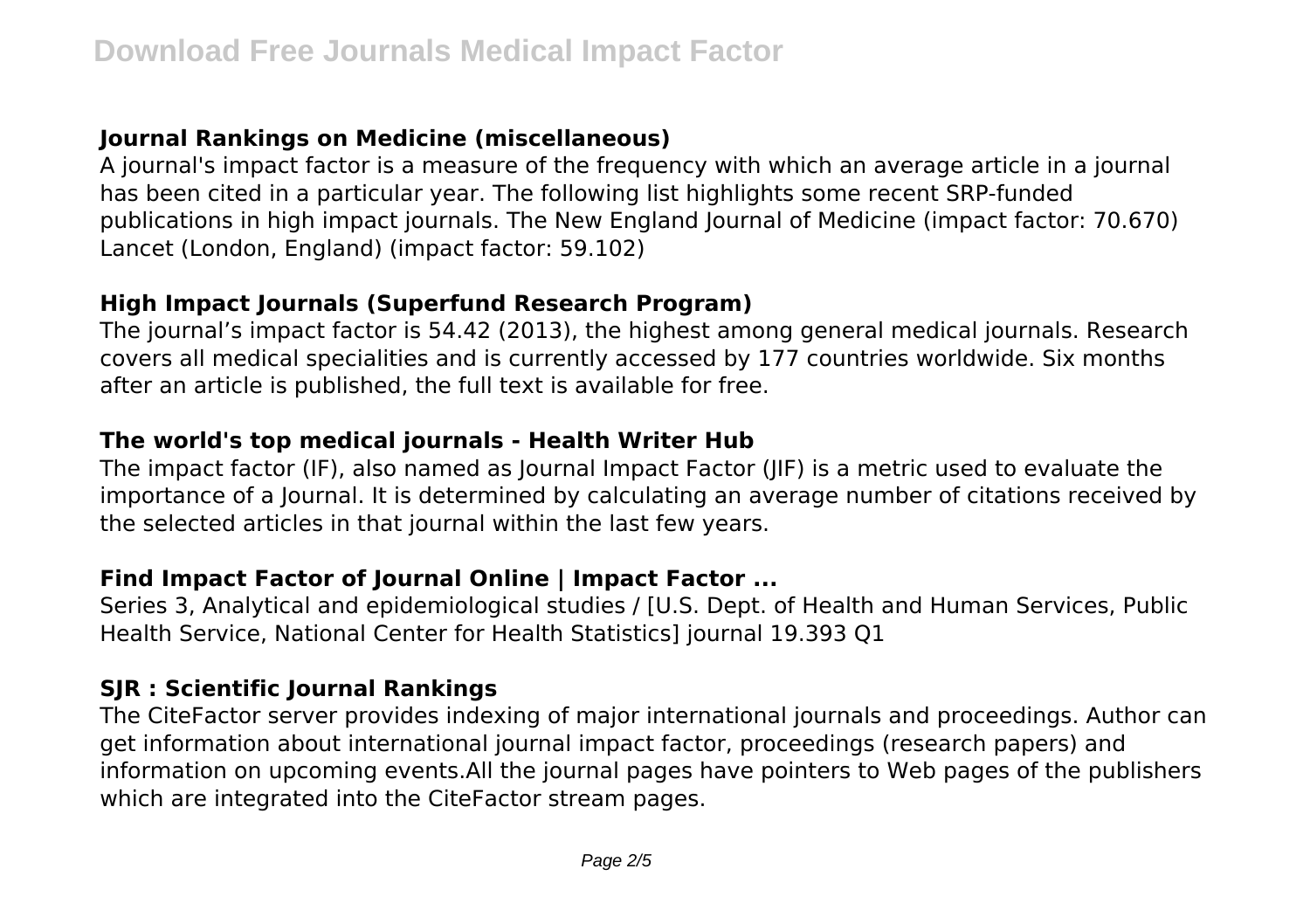# **Impact Factor | Journal Indexing - Journal Impact Factor List**

The most well-known indicator in the JCR is the Journal Impact Factor (JIF). This measure provides a ratio of citations to a journal in a given year to the citable items in the prior two years. Download Annual Reviews 2019 Edition JCR Rankings in Excel format. See our full list of published journals.

#### **Journal Impact Factors - Annual Reviews**

The American Journal of Medicine - "The Green Journal" - publishes original clinical research of interest to physicians in internal medicine, both in academia and community-based practice.AJM is the official journal of the Alliance for Academic Internal Medicine, a prestigious group comprising internal medicine department chairs at more than 125 medical schools across the U.S.

## **The American Journal of Medicine ® - Elsevier**

The American Journal of Medicine - "The Green Journal" - publishes original clinical research of interest to physicians in internal medicine, in both academia and community-based practice.AJM is the official journal of the Alliance for Academic Internal Medicine, a prestigious group comprising chairs of departments of internal medicine at more than 125 medical schools across the U.S.

## **Home Page: The American Journal of Medicine**

The official journal of the Medical Care Section, American Public Health Association, Medical Care is considered one of the top ten journals in healthcare administration. Its Impact Factor is 3.795, ranking it 7 out of 81 journals in the Health Policy and Services category.

## **20 of the Best Medical Journals in the World - Articles ...**

Medical Journals of OMICS international having high impact factors are Peer Reviewed and open Access, publishing the top quality research in these fields.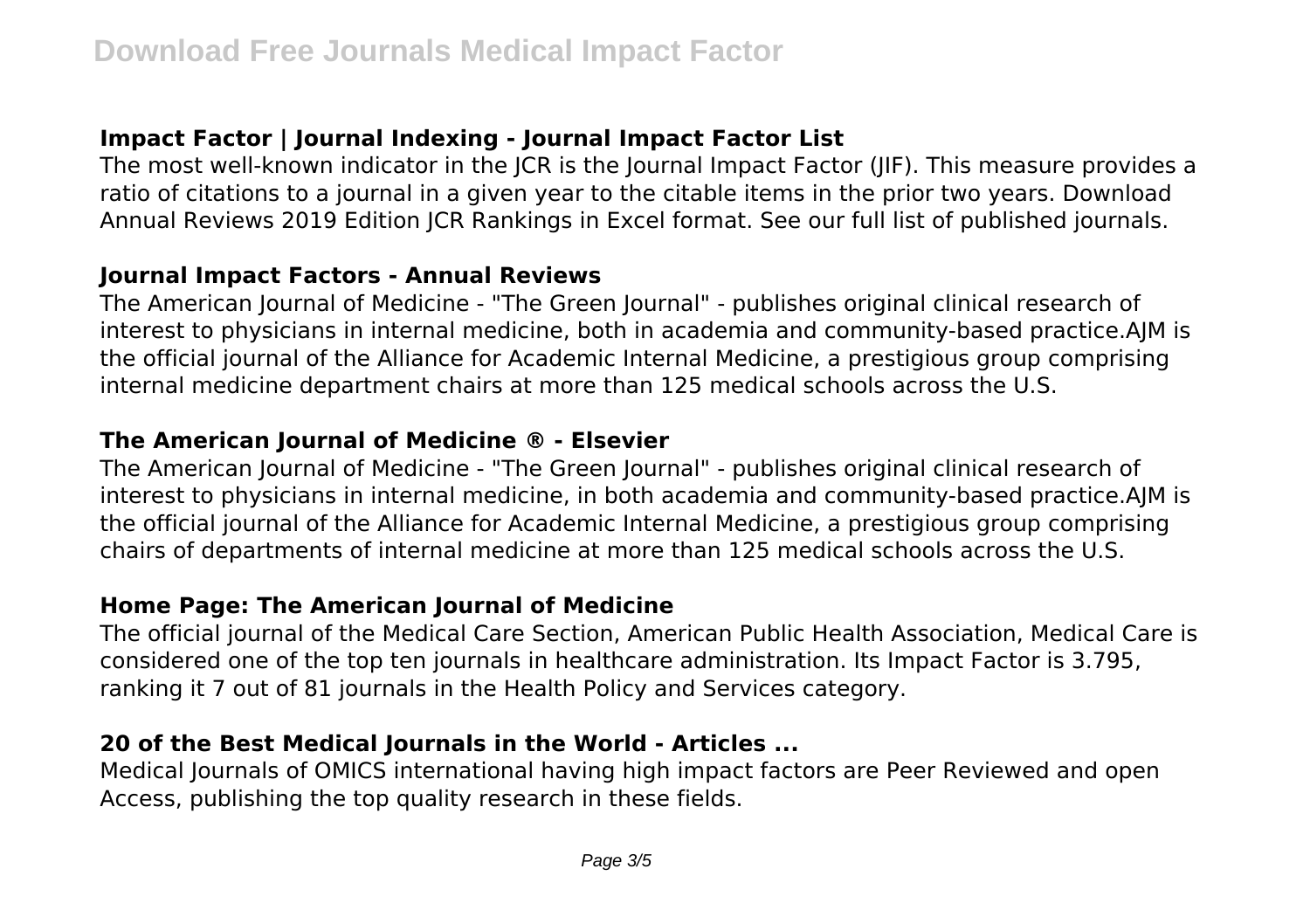# **Medical Journals Impact Factors Ranking | Free Medical ...**

List of Healthcare Conferences; July 20-21, 2020 16th International Conference on Gastroenterology & Hepatology, Barcelona, Spain: July 20-21, 2020 10th International Conference on Medical Education and Health Sciences, Manila, Philippines: July 20-21, 2020

#### **Peer reviewed Healthcare Journals | Impact Factors Rankings**

The Journal of Applied Clinical Medical Physics (JACMP) publishes papers that will help clinical medical physicists and other health professionals perform their responsibilities more effectively and efficiently for the increased benefit of the patient.The journal was established as an Open Access journal in 2000, one of the first, and is currently published monthly.

## **Journal of Applied Clinical Medical Physics - Wiley Online ...**

Health: is published six times per year and attempts in each number to offer a mix of articles that inform or that provoke debate. The readership of the journal is wide and drawn from different disciplines and from workers both inside and outside the health care professions.

#### **Health: SAGE Journals**

Impact Factor: 2.212 ℹ Impact Factor: 2019: 2.212 The Impact Factor measures the average number of citations received in a particular year by papers published in the journal during the two preceding years. Journal Citation Reports (Clarivate Analytics, 2020) 5-Year Impact Factor: 2.707 ℹ Five-Year Impact Factor: 2019: 2.707

#### **Health Policy - Journal - Elsevier**

The Journal Impact 2019-2020 of Medical Education is 3.220, which is just updated in 2020. Compared with historical Journal Impact data, the Metric 2019 of Medical Education grew by 1.90%. The Journal Impact Quartile of Medical Education is Q1.